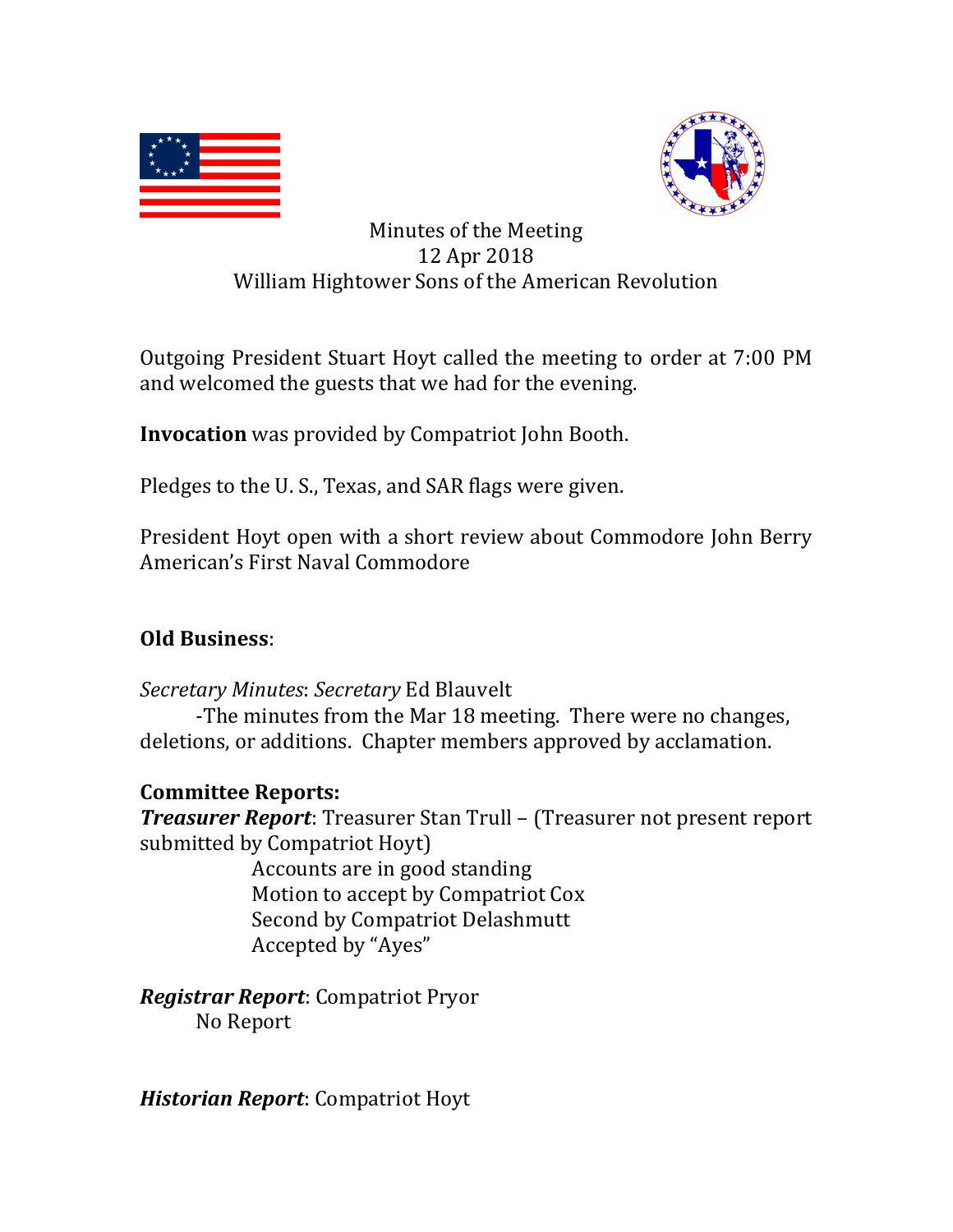Successful in securing information on William Hightower history documentation.

### *ROTC Report***: Compatriot Jones**

 Started Medal season, 1 medal presented with 11 more to go Patriotism Award for Flags presented to Steele High School is scheduled for 18 Apr 18

### *Essay Report***: Compatriot Cox**

Pres. Hoyt and Compatriot Cox presented the Essay winner his certificate at San Marcos High School

### *Oration Report***: Compatriot Cox**

 Oration moving back to the spring, however no oration for 2018 because of the change

- *Eagle/Boy Scout Report*: Compatriot Kreuger No Report
- *Flag Awards Report:* Compatriots Polk and Jones No Report
- *Public Service Awards Report:* Compatriot Colantoni No Report
- *Public Events Report:* Compatriot Hollis No Report
- *Color Guard Report:* Compatriot Colantoni No Report
- *Publicity- Media Report:* Compatriot Moravits No Report
- *Grave Marking Report:* Compatriot Caskey No Report

*Scholarship Report:* Compatriot Hoyt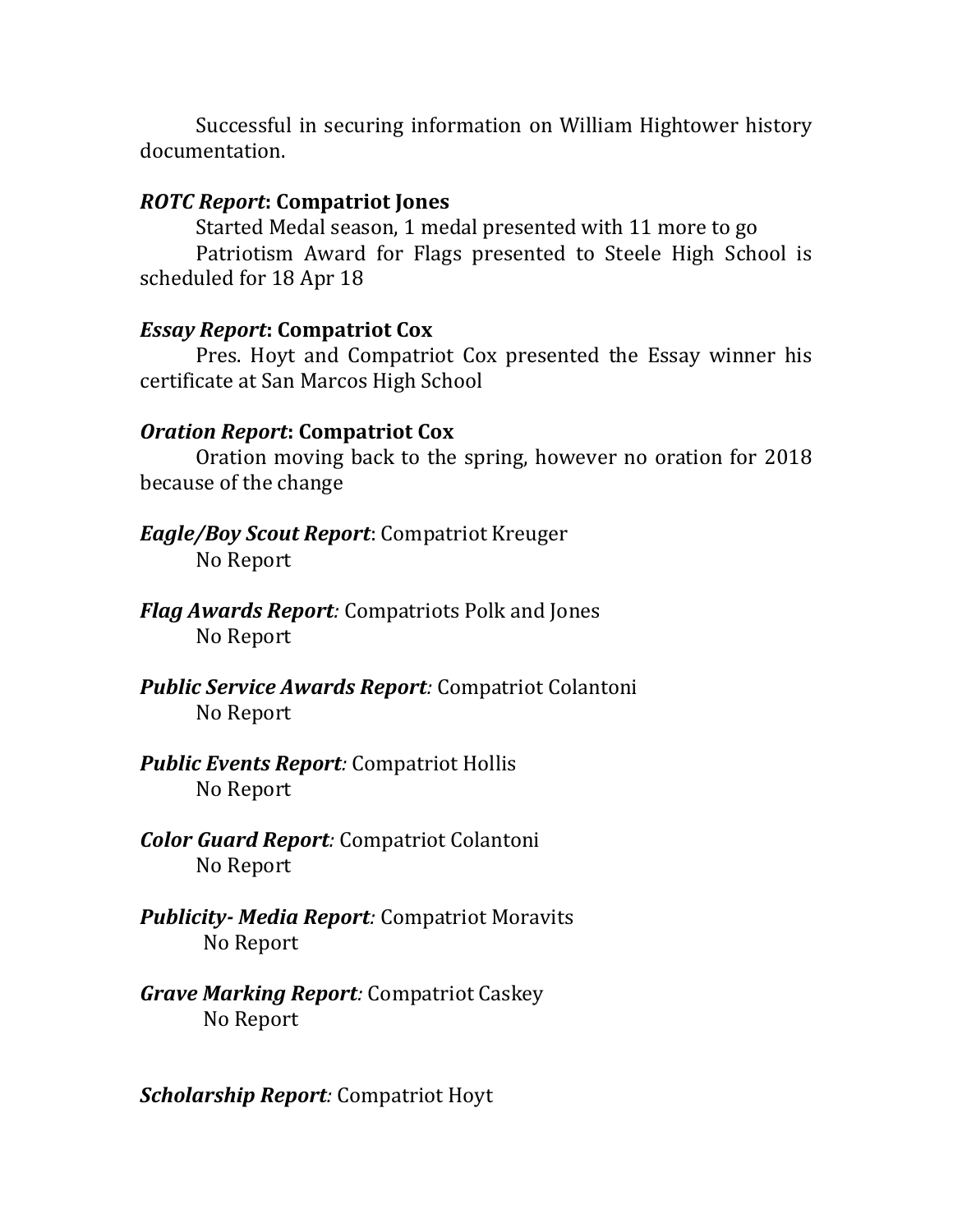No Report

*Awards, Medals and Citations Report:* Compatriot Blauvelt No Report

*Fundraising Report:* Compatriot -Vacant No Report

*Audit Report*: Compatriot Polk No Report

*Nomination Report*: Compatriot Cox No Report

*George Washington Proclamation Report*: Compatriot Cox 8 Cities and two counties participated in this year's proclamation

### **Presentations:**

*Bronze Roger Sherman*, - President Steve Polk

*Certificate of Appreciation*, - President Steve Polk

*Texas SAR Spring Conference*.

*Unit Awards,*  -TX SAR Americanism Award Group #3

-TX SAR White Streamer Star

-The Ross Shipman Award for Chapter Newsletter Honorable Mention

-TX SAR Yearbook Award, 3rd Place, Group #3

-TX SAR Public Service Award for being only chapter to present all five Public Service Awards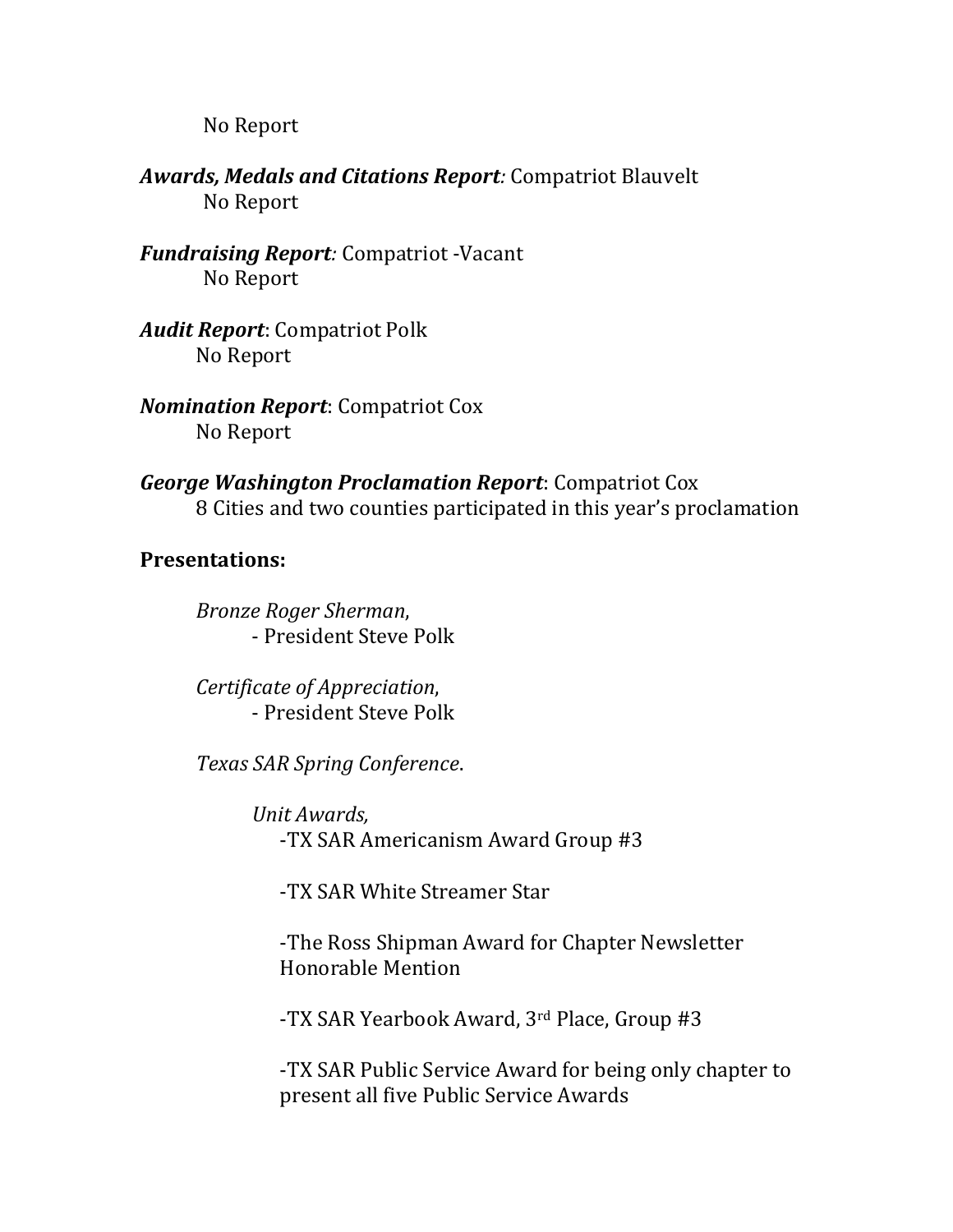-TX SAR Blue Streamer for 2nd highest contribution points scored on annual report for Group #3

#### *Member Awards,*

-SAR Color Guard Bronze Medal – President Stu Hoyt

-SAR Color Guard Silver Medal – Pres. Hoyt

-TX SAR Patriot's Medal for outstanding work at Chapter and State (State's highest award) – Pres. Hoyt

-TX SAR Alexander Hamilton Medal – Pres. Hoyt

-TX SAR Distinguished Service Medal – Pres. Hoyt

-TX SAR Silver Galvez Color Guard Medal – Pres. Hoyt

-TX SAR Vice-President of District #3 – Pres. Hoyt

-Awarded rank of Brigadier General as the TX SAR Color Guard Commander – Pres. Hoyt

### **Inductions:**

 -Eric Sorenson -Ancestor: Jacob Milliren

#### **Installation of New Officers**:

President Steve Polk

#### **New Business:**

Pres. Polk also covered:

1. The Chapter will be the host for the 2018 Fall BOM. Need to start setting up a team to organize and coordinate the event.